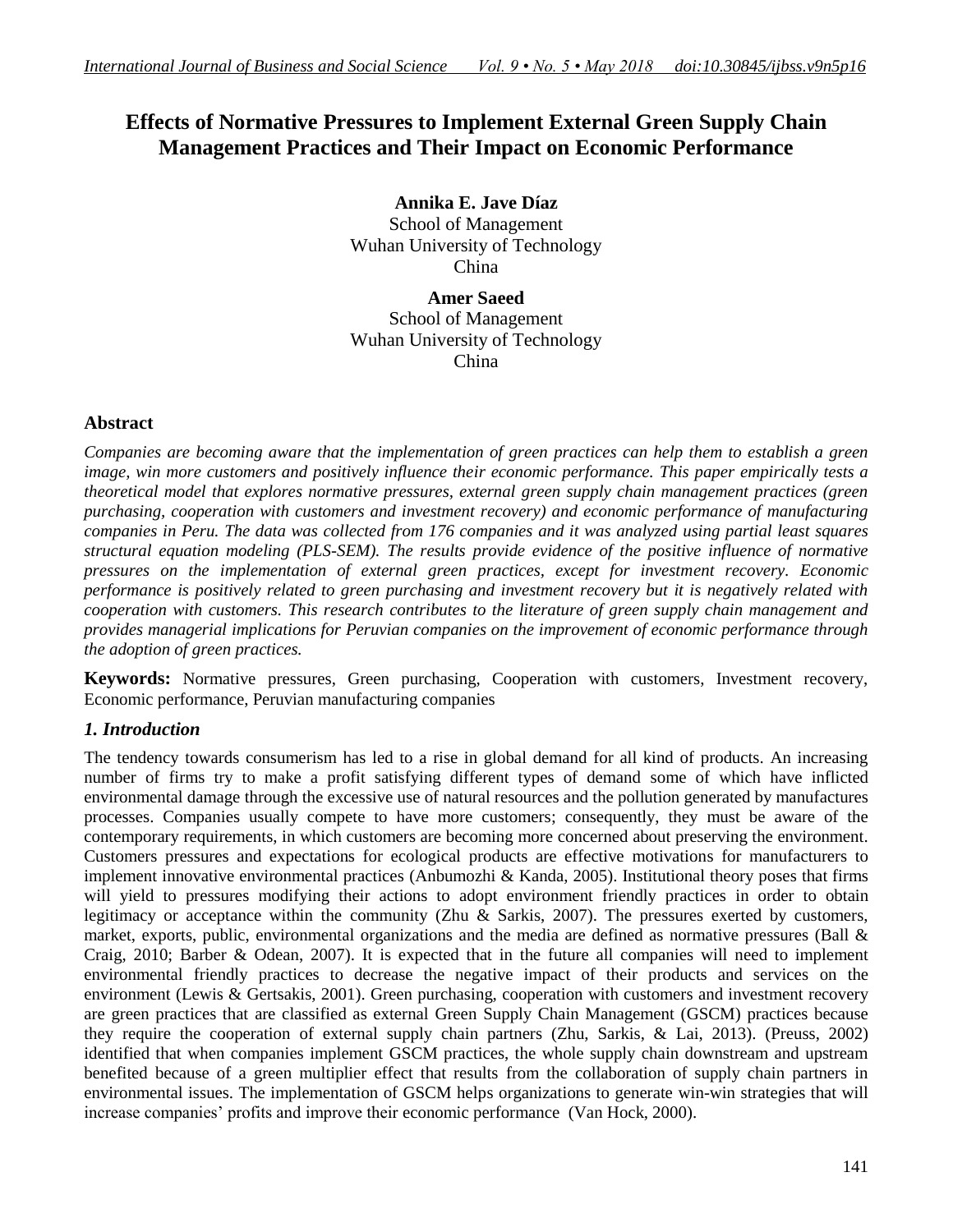For instance, one approach of green purchasing is to buy the materials that are required and reduce the environmental cost and the unnecessary waste [\(Tsoulfas & Pappis, 2006\)](#page-0-0). Cooperation with customers, in which companies cooperate with their customers for green production and packaging [\(Wu, Ding, & Chen, 2012\)](#page-0-0). A good relationship with customers allows the supply chain to reduce costs and maintain the accuracy of operations, increasing quality and customer satisfaction [\(Won Lee, Kwon, & Severance, 2007\)](#page-0-0). Investment recovery is a critical phase in GSCM. It usually occurs at the end of the supply chain cycle and refers to the return of capital to the company when selling the surplus inventories, scrap or used materials. This way companies can earn extra income [\(Wu et al., 2012; Zhu, Sarkis, & Geng, 2005\)](#page-0-0). [Zhu and Sarkis \(2007\)](#page-0-0) state that economic performance has always been a priority for manufacturing companies in developing countries and GSCM practices can help to achieve this objective. Previous research has studied the link between GSCM practices and economic performance. Some investigations found a positive relationship [\(Azevedo, Carvalho, & Cruz Machado, 2011;](#page-0-0) [Hong, Zhang, & Ding, 2018\)](#page-0-0) while others show negative results [\(Cordeiro & Sarkis, 1997; Esfahbodi, Zhang,](#page-0-0)  [Watson, & Zhang, 2017\)](#page-0-0). Economic performance refers to the profitability of the companies that can be achieved by increasing the profits or reducing the costs. The aim of this paper is to study the link between normative pressures and the implementation of external GSCM practices- green purchasing, cooperation with customers and investment recovery- and the effect of these practices in the economic performance of Peruvian manufacturing companies.

# *2. Theoretical background and hypotheses*

# **2.1 Normative Pressures**

In institutional theory, pressures are divided into coercive, normative and mimetic. These three different type of pressures have the ability to influence the willingness of a company to implement GSCM practices [\(Zhu & Sarkis,](#page-0-0)  [2007\)](#page-0-0). However, many authors have argued that normative pressures are the main motivation for manufacturers to adopt sustainable production practices [\(Zhu, 2016\)](#page-0-0). Normative pressures are usually exerted by customers, market, exports, public, environmental organizations, and the media [\(Zhu, 2016; Zhu, Sarkis, & Lai, 2012\)](#page-0-0). For the firms, the customers are the principal financial stakeholders. Therefore, they can exert pressures that can generate new strategies and practices to improve environmental efficiency within the companies [\(Carter & Ellram, 1998; Rao &](#page-0-0)  [Holt, 2005\)](#page-0-0). Sales to foreign customers or exports from environmentally conscious markets which put a green barrier to trade, lead manufacturers to use environmental management strategies to overcome adversities. To support a positive relationship between normative pressures and external GSCM practices within manufacturing companies in Peru, the following hypotheses are proposed:

**H1a:** Normative pressures positively influence manufacturing companies within Peru to adopt green purchasing **H1b:** Normative pressures positively influence manufacturing companies within Peru to adopt cooperation with

customers

**H1c:** Normative pressures positively influence manufacturing companies within Peru to adopt investment recovery

# **2.2 Green Purchasing**

Green purchasing is an environmental practice in the supply chain that refers to the purchase of materials that are recyclable or reusable or that have already been recycled. This practice provides the company with the requirements necessary for green design and cooperation for environmental objectives, internal environmental audits to suppliers, and ISO 14000 certification [\(Chien & Shih, 2007;](#page-0-0) [Zsidisin & Hendrick, 1998\)](#page-0-0). The environmental collaboration with suppliers refers to the cooperation with organizations in the supply chain to share environmental knowledge and plan strategically for environmental purpose [\(Vachon & Klassen, 2008\)](#page-0-0). The advantages of coordinating with suppliers for green efficiency increase customer satisfaction while reducing business waste in the supply chain and environmental cost [\(Vachon & Klassen, 2008\)](#page-0-0). In supplier selection, the ability to produce green products and to use environmental practices represents a differentiation factor to attract the attention of supply chain partners that are environmentally responsible.

# **2.3 Cooperation with customers**

Cooperation with customers for environmental objectives can help in different stages of the supply chain. Many companies consider customers because they are aware of environmental change and know their needs. In addition, a good relationship can make customers more proactive to cooperate in the reverse logistics to maximize the return volumes while reducing waste and increasing customer satisfaction.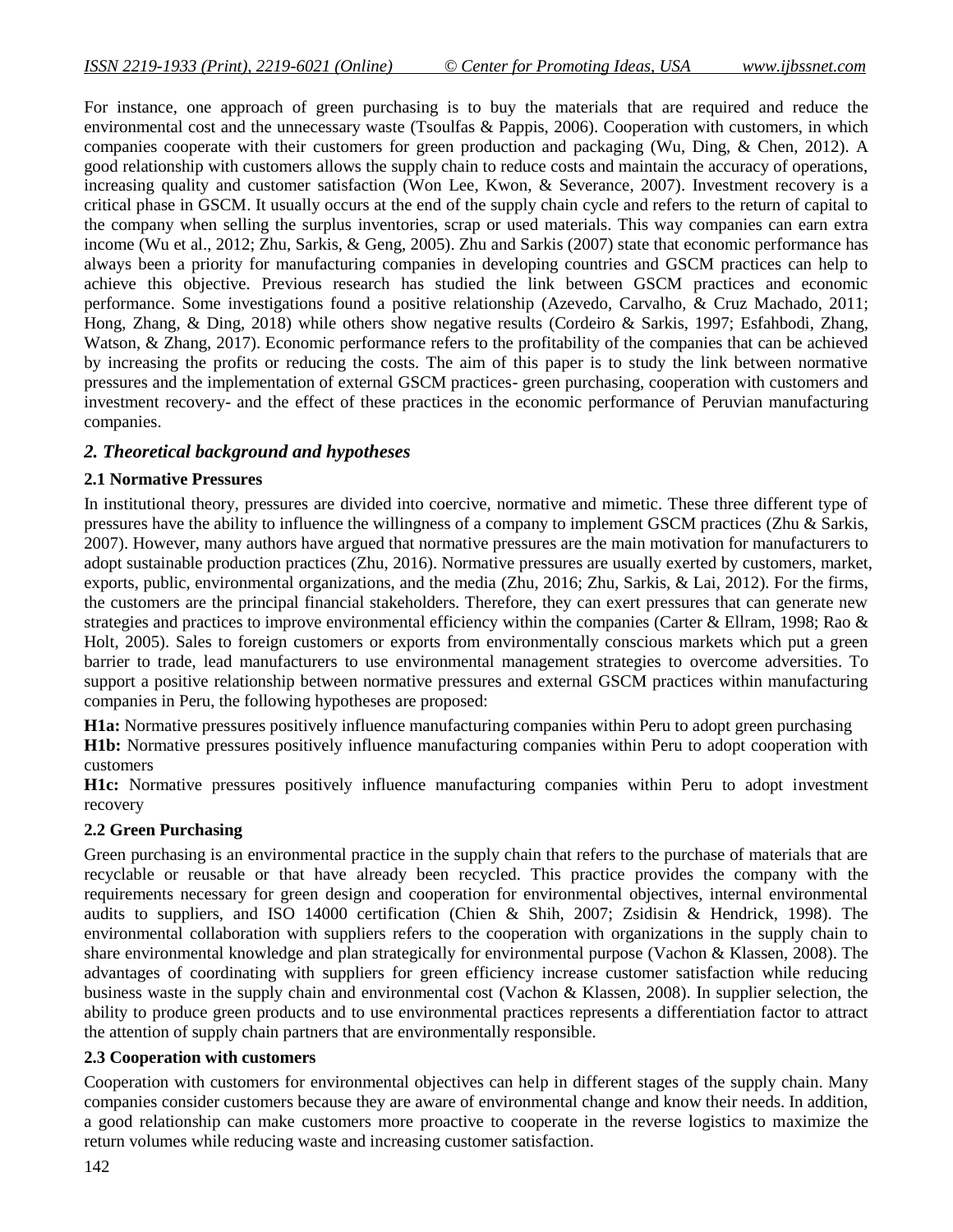The cooperation with customers makes the companies more environmentally aware and customers become partners [\(Tsoulfas & Pappis, 2006\)](#page-0-0). The cooperation with customers to modify product specifications, increases process efficiency and input substitution while respecting company specifications and product durability [\(Vachon](#page-0-0)  [& Klassen, 2008\)](#page-0-0). It also enhance the customer satisfaction and reduces customer rejection rates [\(Azevedo et al.,](#page-0-0)  [2011\)](#page-0-0).

# **2.4 Investment recovery**

Investment recovery is considered a green practice because it reduces the waste that otherwise would be disposed off [\(Zhu & Sarkis, 2004\)](#page-0-0). Manufacturing companies can sell the excess of inventories, scrap or use materials, and excess of capital equipment to obtain additional income. Reverse logistics is a practice that enhances investment recovery. It is defined as the process of returning products to the original manufacturer for recycling or remanufacturing [\(Carter & Ellram, 1998\)](#page-0-0). The first step in reverse logistics is to collect the products in recovery process, the products then selected before being transported to the factory for re-manufacturing [\(Srivastava, 2007\)](#page-0-0). Reverse logistics is beneficial for the environment because there is a better management of business waste. However there are some factors to take into consideration to make this practice really effective. Collaboration between partners in the supply chain is fundamental otherwise issues such as accumulated inventories from returns arriving faster than the processing time or disposal can generate environmental cost for the organization [\(Azevedo et al., 2011\)](#page-0-0).

#### **2.5 Economic Performance**

The strategic choice theory poses that the performance of a company will depend on its strategy. Therefore companies will choose strategies where the gain is higher than the cost [\(Starik & Marcus, 2000\)](#page-0-0). For instance, the purchase of green material has a cost, but when compared with the normal purchase activity in a traditional supply chain, green purchasing can offer companies the creation of value because the disposal costs can be reduced and at the same time the resource conservation and green image can be improved [\(Min & Galle, 2001\)](#page-0-0). Cooperation with customers can help companies to design products which are more adapted to customer's environmental requirements and, sales can be increased. A company can further increase gains through investment recovery by selling material or inventories in excess. The literature suggests that external GSCM practices can enhance manufacturing companies' economic performance. However, even previous empirical studies are not explicit about this positive relationship. This study tries to identify the effect of external GSCM practices on economic performance for Peruvian manufacturing companies. Therefore the following hypotheses are presented:

**H2:** Green purchasing influence positively and directly the economic performance of manufacturing companies in Peru.

**H3:** Cooperation with customers influence positively and directly the economic performance of manufacturing companies in Peru.

**H4:** Investment recovery influence positively and directly the economic performance of manufacturing companies in Peru.

# *3. Research Design*

A questionnaire-based survey was conducted to collect the data. The respondents were the managers of manufacturing companies in Peru covering the sectors of textile, leather, metals, furniture, electronics, plastics and food industry. The questionnaire included questions investigating the influence of normative pressures in the implementation of external GSCM practices, the level of implementation of green purchasing, cooperation with customers and investment recovery and the impact of those adopted practices on the improvement of economic performance of the responding manufacturing companies. In total 198 questionnaires were obtained but 22 were discarded due to inconsistencies and uncompleted answers. The questionnaire was designed using validated scale that was originally assessed by [Zhu et al. \(2008\)](#page-0-0) using a sample of Chinese manufacturers and validated in different countries and industries. For normative pressures, four items taken from [Zhu et al. \(2013\)](#page-0-0) were considered, a five-point Likert scale was used (1=Unimportant to 5=Very Important). To measure external GSCM practices fourteen items were adopted from [\(Zhu, Sarkis, & Lai, 2008; Zhu et al., 2013\)](#page-0-0). Respondents were also requested to answer questions using five-point Likert scale (1=not considering it to 5=implemented successfully). Economic performance is measured through 5 items taken from [\(Zhu et al., 2013\)](#page-0-0), and also uses five-point Likert scale (1=not at all to 5= significant). The data were analyzed using partial least square structural equation modeling and with the help of SmartPLS3.2.7 software [\(Ringle, Wende, & Becker, 2015\)](#page-0-0).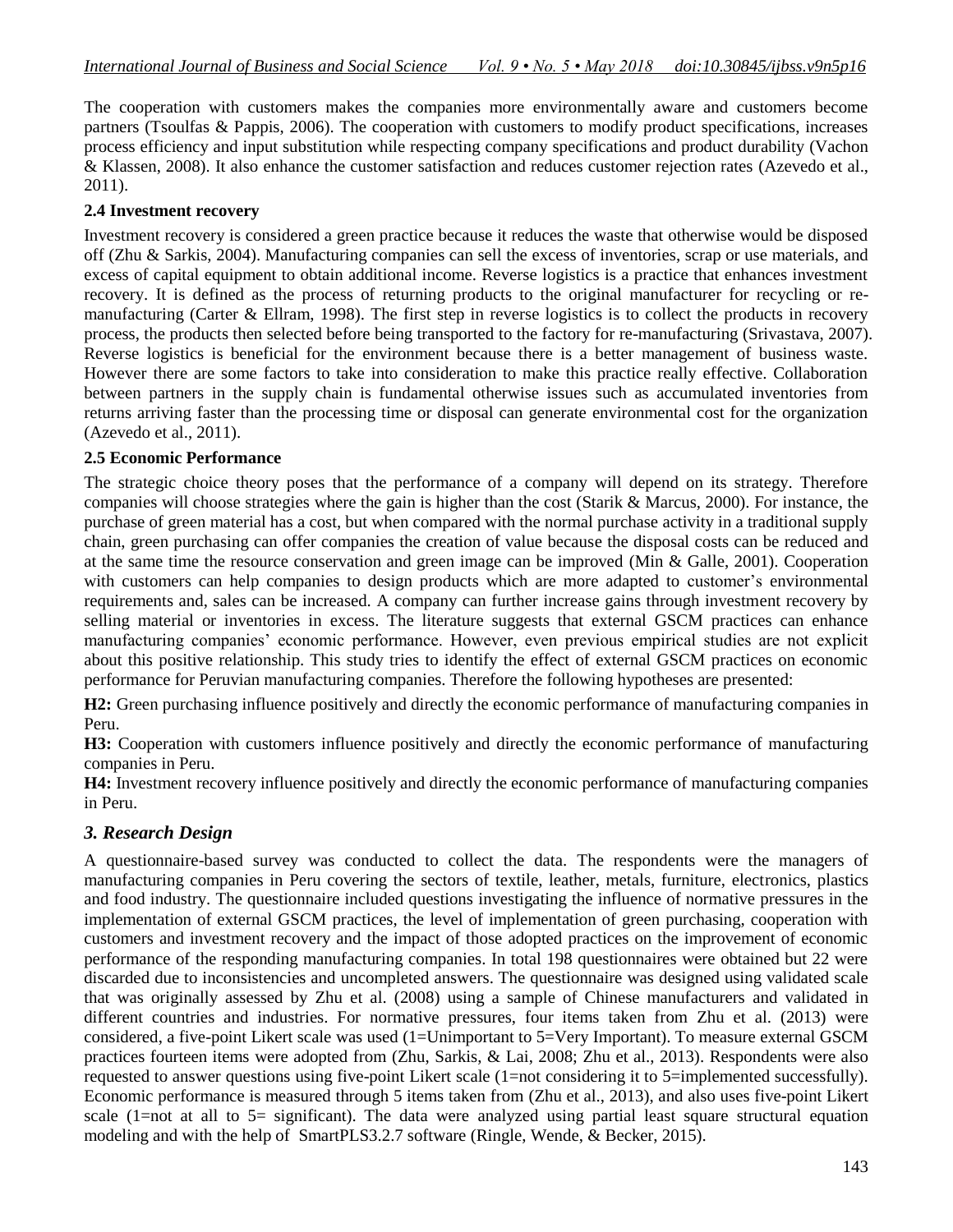# *4. Model Assessment Through PLS*

A two-step approach is followed while assessing a model using PLS which involves the assessment of measurement model first and then structural model [\(Hair, Ringle, & Sarstedt, 2011\)](#page-0-0). Measurement model assessment includes reliability and validity testing of the relationships between constructs and their associated items. After confirming the reliability and validity of the constructs the relationships between the constructs are confirmed through structural model [\(Chin, 2010; Hair et al., 2011\)](#page-0-0).

#### **4.1 Measurement Model Assessment**

The model being used for this study consists of five reflective constructs and they were evaluated together first as part of measurement model assessment. Indicator reliability requires the item loading of 0.6 or above for each item on its associated constructs [\(Hair et al., 2011\)](#page-0-0). All item loadings were above the required threshold value except NPr1 and EconPerf1, which were dropped. Construct reliability is confirmed through composite reliability (CR) and Cronbach's alpha coefficient, where both require the value of 0.7 or above [\(Chin, 2010; Hair et al.,](#page-0-0)  [2011\)](#page-0-0). Table 1 shows that all the values of CR and alpha are higher than 0.7 and fulfills the requirement of internal consistency and reliability. Average variance extracted (AVE) is a measure of convergent validity and requires a value of 0.5 or above. Convergent validity is also achieved as table 1 presents all the values of AVE are exceeding 0.5. Another required validity dimension is the discriminant validity, which confirms the distinctiveness of a construct from other constructs of the study. It requires the AVE of any construct should be more than the highest squared correlation of that construct with any other construct [\(Fornell & Larcker, 1981\)](#page-0-0). Values in Table 1 confirm the discriminant validity as well.

|                 | <b>AVE</b> | CR    | Alpha | $\mathbf{R}^2$ |                 | cc    | <b>EconPerf</b> | <b>GP</b> | <b>IR</b> | <b>NPr</b> |
|-----------------|------------|-------|-------|----------------|-----------------|-------|-----------------|-----------|-----------|------------|
| cc              | 0.610      | 0.861 | 0.784 | 0.331          | cc              | 0.781 |                 |           |           |            |
| <b>EconPerf</b> | 0.550      | 0.824 | 0.733 | 0.244          | <b>EconPerf</b> | 0.125 | 0.742           |           |           |            |
| <b>GP</b>       | 0.544      | 0.852 | 0.776 | 0.413          | <b>GP</b>       | 0.573 | 0.437           | 0.738     |           |            |
| <b>IR</b>       | 0.523      | 0.842 | 0.774 | 0.015          | IR              | 0.185 | 0.288           | 0.348     | 0.723     |            |
| <b>NPr</b>      | 0.596      | 0.854 | 0.779 |                | <b>NPr</b>      | 0.576 | 0.208           | 0.646     | 0.149     | 0.772      |
|                 |            |       |       |                |                 |       |                 |           |           |            |

**Table 1. Statistical Quality Indicators**

Here CC= Cooperation with Customers; EconPerf= Economic Performance; GP= Green Purchasing; IR= Investment Recovery; NPr= Normative Pressures

Bold values in diagonal are the square root of AVE of respective constructs

# **4.2 Structural Model Assessment**

To verify the conceptual model through structural model assessment R-square of the endogenous constructs should be at least 0.19 for social sciences to be considered acceptable, and similarly path coefficients of 0.20 and above are treated as appropriate along with their direction [\(Chin, 2010; Hair et al., 2011\)](#page-0-0). To test the structural model a bootstrapping procedure was performed which is recommended to have at least 5000 subsamples at a significance level of  $0.05$  and option of one-tailed test was selected. Table 1 shows that  $R^2$  value of final endogenous construct of EconPerf is 0.244 which is above the threshold value. Figure 1 depicts the path coefficient (β) values along with their t-values (in parentheses), while t-values of all individual items are also visible to confirm their significance.

Results indicate that four out of six hypotheses are accepted. Figure 1 depicts the beta value of Normative to GP is 0.641 (t-value 12.864; p <0.001); Normative to CC is 0.588 (t-value 12.174; p <0.001); Normative to IR is 0.100 (t-value 0.865; p > 0.05); GP to EconPerf is 0.497 (t-value 4.247; p < 0.001); CC to EconPerf is -0.252 (t-value 3.271; p <0.001); and IR to EconPerf is 0.215 (t-value 1.800; p <0.05). It is visible through results that H1c is rejected because of nonsignificant beta value while H3 is rejected due to its opposite direction although it has a significant beta value.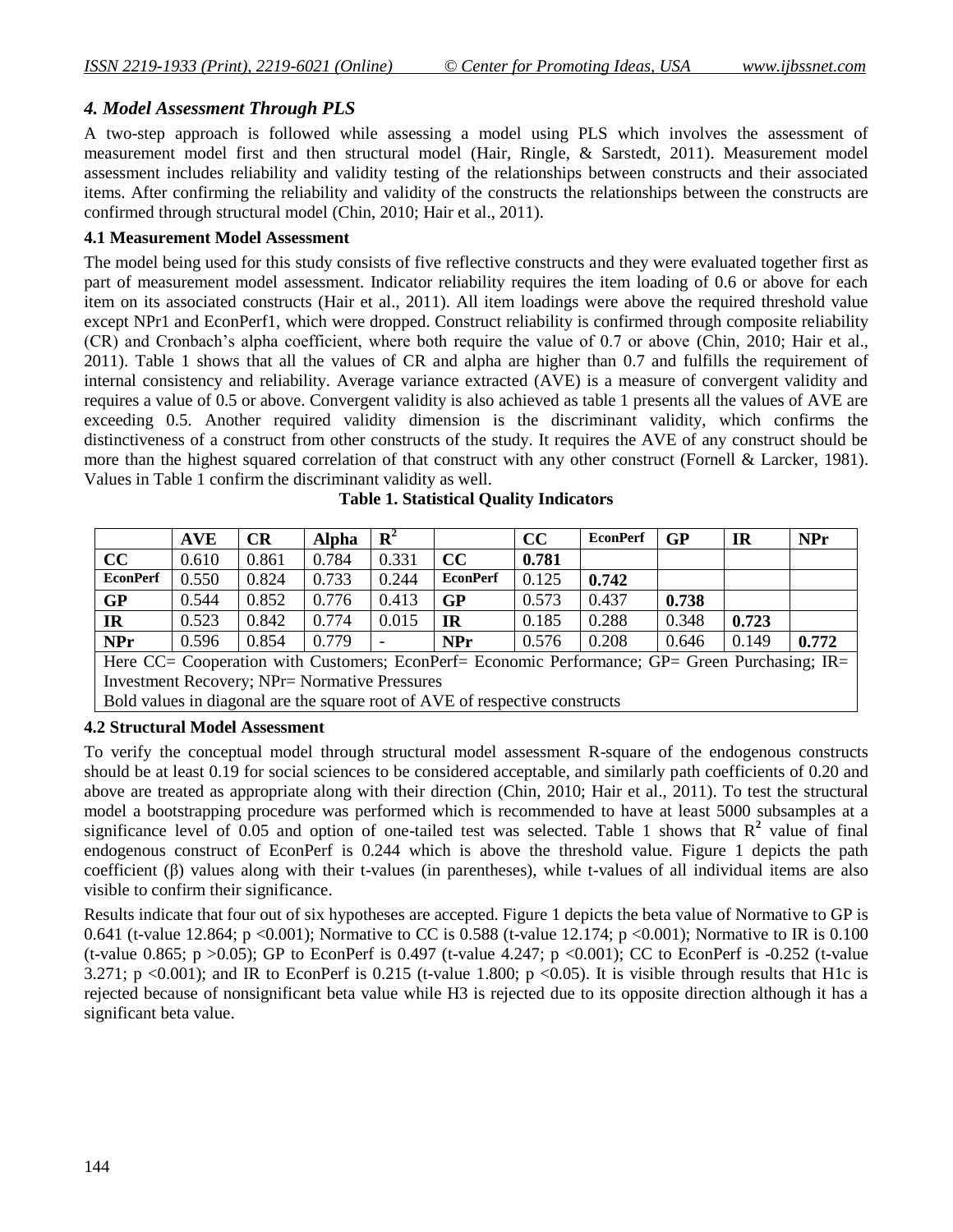

**Figure 1 Structural model**

# *5. Conclusions*

This study has made clear the importance of the manufacturing sector activities in environmental conservation. Developing countries facing the challenge to correct and improve their manufacturing process for the creation of a sustainable economy with less damage to the environment [\(Zhu & Sarkis, 2006\)](#page-0-0). This paper presents the results of the investigation of manufacturing companies in Peru on normative pressures, external GSCM practices and economic performance. The analysis of the data in this study through PLS-SEM confirmed that normative pressures influence positively manufacturers in Peru to implement green purchasing and cooperation with customers. However, the relationship between normative pressures and investment recovery could not be proved. The positive stimulation of normative pressures for the adoption of green practices was also confirmed by [\(Zhu et](#page-0-0)  [al., 2013\)](#page-0-0). Regarding the relationship between external GSCM practices, and economic performance, two of three practices are positively related to economic performance, green purchasing, and investment recovery. On the contrary, cooperation with customers negatively influences economic performance. This mixed positive and negative results of green practices on economic performance is also confirmed by other studies suggesting that the reason is the adoption of heterogeneous green practices by manufacturing firms. It may also be related to the fact that different companies face different pressures [\(González-Benito & González-Benito, 2006; Zhu, Sarkis, & Lai,](#page-0-0)  [2007\)](#page-0-0). Another factor is that economic performance is achieved in long term because at the beginning companies need to invest money in the implementation process of green practices, in consequences the profit will decrease [\(Zhu et al., 2013\)](#page-0-0).

This research has managerial and theoretical implications. Managers can understand more about the relationship between external GSCM practices implementation and how these practices can enhance the company's economic performance. Therefore management can modify the company strategies to improve economic results. This study is also contributing to the literature of GSCM. The results provide further opportunities for future research. For example, further studies could explore different ways to enhance the effect of normative pressures on investment recovery because suitable regulations can impact the adoption of GSCM. More studies about the economic performance at different stage of the green practices are also recommended in order to obtain a clearer picture and possibly avoid mix results.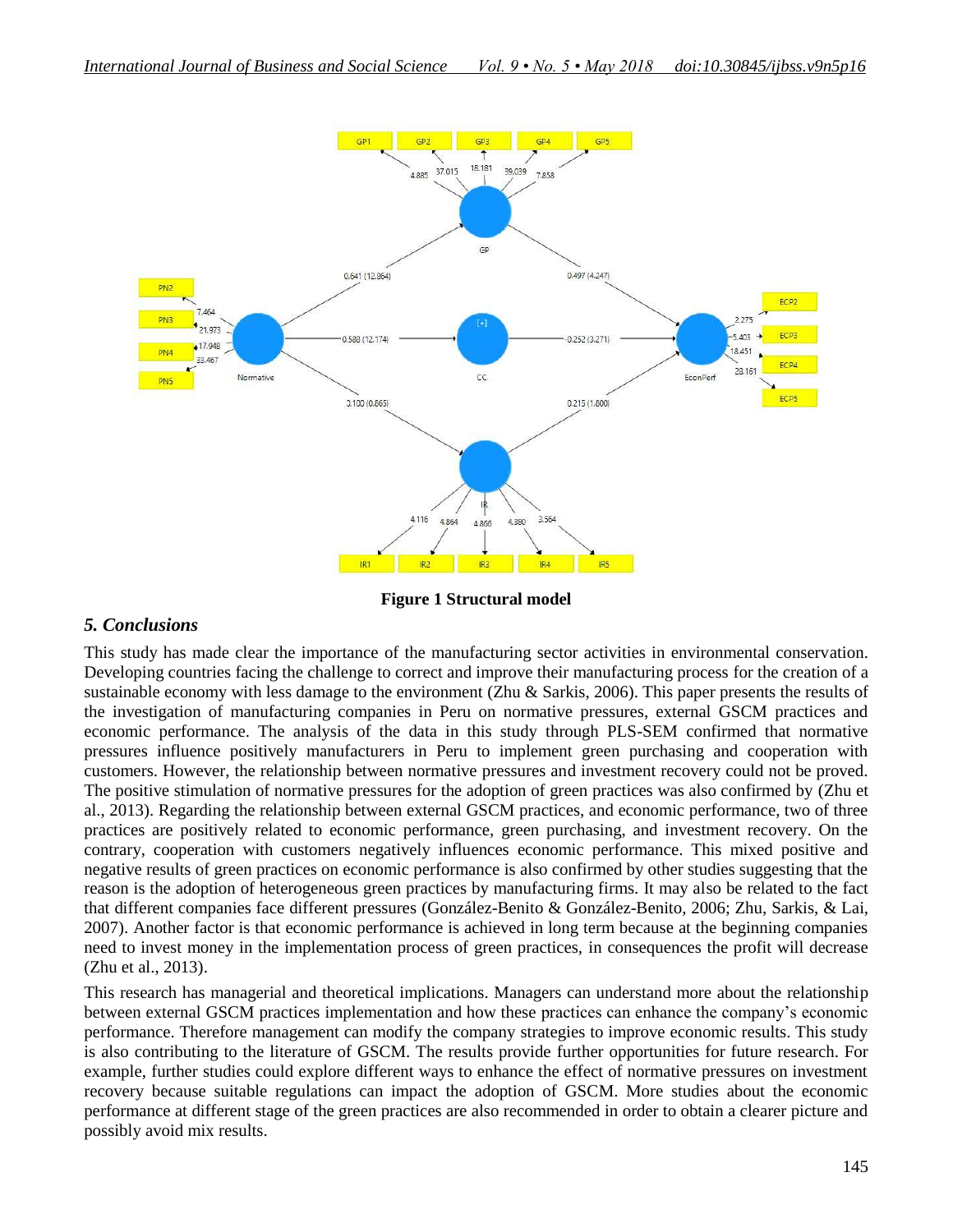# *6. References*

- Anbumozhi, V., & Kanda, Y. (2005). Greening the production and supply chains in Asia: Is there a role for voluntary initiatives. IGES Kansai Research Centre KRC(6E).
- Azevedo, S. G., Carvalho, H., & Cruz Machado, V. (2011). The influence of green practices on supply chain performance: A case study approach. Transportation Research Part E: Logistics and Transportation Review, 47(6), 850-871. doi: 10.1016/j.tre.2011.05.017
- Ball, A., & Craig, R. (2010). Using neo-institutionalism to advance social and environmental accounting. Critical Perspectives on Accounting, 21(4), 283-293.
- Barber, B. M., & Odean, T. (2007). All that glitters: The effect of attention and news on the buying behavior of individual and institutional investors. The review of financial studies, 21(2), 785-818.
- Carter, C. R., & Ellram, L. M. (1998). Reverse logistics: a review of the literature and framework for future investigation. Journal of business logistics, 19(1), 85.
- Cordeiro, J. J., & Sarkis, J. (1997). Environmental proactivism and firm performance: evidence from security analyst earnings forecasts. Business Strategy and the Environment, 6(2), 104-114.
- Chien, M., & Shih, L.-H. (2007). An empirical study of the implementation of green supply chain management practices in the electrical and electronic industry and their relation to organizational performances. International Journal of Environmental Science and Technology:(IJEST), 4(3), 383.
- Chin, W. W. (2010). How to write up and report PLS analyses Handbook of partial least squares (pp. 655-690): Springer.
- Esfahbodi, A., Zhang, Y., Watson, G., & Zhang, T. (2017). Governance pressures and performance outcomes of sustainable supply chain management–An empirical analysis of UK manufacturing industry. Journal of Cleaner Production, 155, 66-78.
- Fornell, C., & Larcker, D. F. (1981). Evaluating structural equation models with unobservable variables and measurement error. Journal of marketing research, 39-50.
- Gonz á lez ‐ Benito, J., & Gonz á lez ‐ Benito, Ó. (2006). A review of determinant factors of environmental proactivity. Business Strategy and the Environment, 15(2), 87-102.
- Hair, J. F., Ringle, C. M., & Sarstedt, M. (2011). PLS-SEM: Indeed a silver bullet. Journal of Marketing theory and Practice, 19(2), 139-152.
- Hong, J., Zhang, Y., & Ding, M. (2018). Sustainable supply chain management practices, supply chain dynamic capabilities, and enterprise performance. Journal of Cleaner Production, 172, 3508- 3519. doi: 10.1016/j.jclepro.2017.06.093
- Lewis, H., & Gertsakis, J. (2001). Design+ environment: a guide to designing greener goods. 2001. Sheffield: Greenleaf publishing.
- Min, H., & Galle, W. P. (2001). Green purchasing practices of US firms. International journal of operations & production management, 21(9), 1222-1238.
- Preuss, L. (2002). Green light for greener supply. Business Ethics: A European Review, 11(4), 308-317.
- Rao, P., & Holt, D. (2005). Do green supply chains lead to competitiveness and economic performance? International journal of operations & production management, 25(9), 898-916.
- Ringle, C., Wende, S., & Becker, J.-M. S. (2015). SmartPLS 3.2.7; SmartPLS GmbH: Boenningstedt: Germany.
- Srivastava, S. K. (2007). Green supply chain management: a state of the art literature review. International journal of management reviews, 9(1), 53-80.
- Starik, M., & Marcus, A. A. (2000). Introduction to the special research forum on the management of organizations in the natural environment: A field emerging from multiple paths, with many challenges ahead. Academy of Management Journal, 43(4), 539-547.